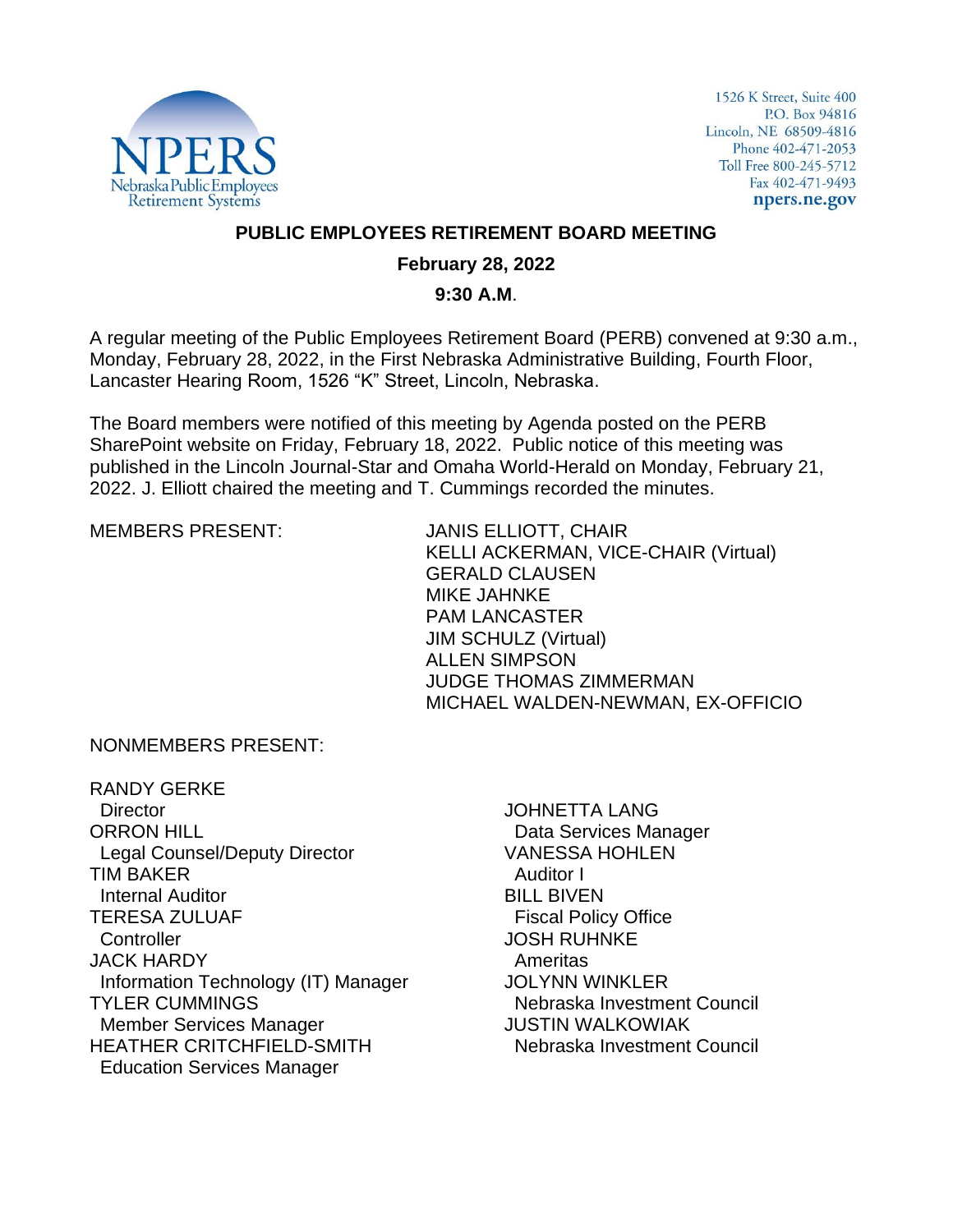**Agenda Item 1**: J. Elliott stated this meeting will follow the Nebraska Open Meetings Act and a copy of the Act is provided electronically, via a link on the final agenda posted on the Nebraska Public Employees Retirement Systems' (NPERS) website, on the Attorney General's website, and a copy of the Act is located on the table by the door.

**Agenda Items 2 and 3 – Meeting Called to Order:** J. Elliott called the February 28, 2022, Board Meeting to order at 9:30 a.m. Present at meeting: J. Elliott, K. Ackerman, G. Clausen, M. Jahnke, P. Lancaster, A. Simpson, J. Schulz, M. Walden-Newman, and T. Zimmerman.

**Agenda Item 4 – Approval of Minutes:** M. Jahnke moved for approval of the minutes of the January 24, 2022, Board Meeting. Motion was seconded by G. Clausen. Members voted as follows: For: J. Elliott, K. Ackerman, G. Clausen, M. Jahnke, P. Lancaster, J. Schulz, and T. Zimmerman. Against: None. Abstain: A. Simpson. Motion carried.

### **Agenda Item 5 – Approval of Budget Status Report & January Retirement Report:**

K. Ackerman moved to approve the Budget Status Report and the January 2022 Retirement Report. Motion was seconded by A. Simpson. Members voted as follows: For: J. Elliott, K. Ackerman, G. Clausen, M. Jahnke, P. Lancaster, A. Simpson, J. Schulz, and T. Zimmerman. Against: None. Motion carried.

#### **Agenda Item 6 – Public Comments or Correspondence from Citizens:** There were none.

**Agenda Item 7 – Three-Year Audit Plan**: T. Baker gave the Three-Year Audit Plan. He stated he is retiring effective March 1, 2022, and he thanked the Board for their kind messages and encouraging words. He thanked NPERS and commended the staff for the culture and work environment and thanked R. Gerke for his patience and understanding.

T. Baker stated LB 147, passed in 2021, allows NPERS to hire an additional auditor. The additional auditor will conduct audits for the new substitution and volunteer rules regarding School plan members. He does feel as though there will be many issues going forward with the new law and his team has already seen many problems with the new substitution and volunteer rules.

J. Schulz stated a list of follow-up audits that still need to be addressed would be helpful to keep track of the issues that may still be out there.

T. Baker stated they do keep track of the issues and will continue to follow-up with employers until the issues are resolved. He stated some issues do take some time before they can be resolved.

He discussed Appendix A of his report which details the timeline each County was audited. He moved on to discuss Appendix B which is a schedule of audits for Public Health Districts, Nemaha County Hospital, Stuhr Museum, and the Western Nebraska Regional Airport.

He moved on to Appendix C of his report which is a listing of the 266 schools reporting contributions to NPERS. He stated the goal is to conduct audits for 40 schools per year. He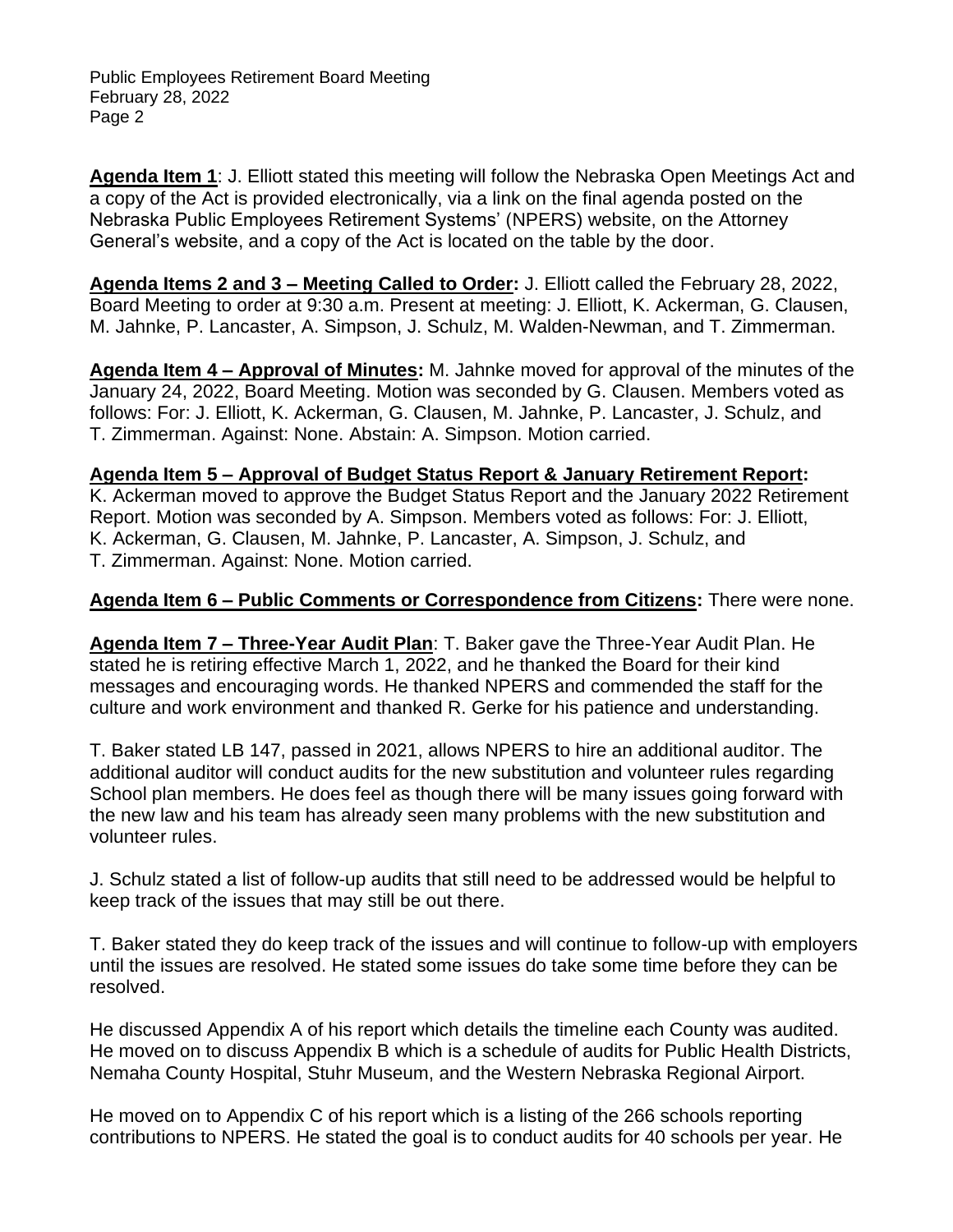stated the average number of audits over the past 11 years has been 31 audits per year. He recommended hiring an additional auditor to focus solely on conducting audits for the School plan.

A. Simpson suggested hiring an SOS employee in the short-term to help conduct audits for the School plan.

T. Baker discussed Appendix D of his report which list the current internal audit reviews.

K. Ackerman thanked T. Baker for his leadership and for helping develop the Internal Audit department during his time at NPERS.

J. Elliott also commended T. Baker for his thoughtfulness, teamwork, and innovative ideas he has brought to the agency. She presented him with an Admiralship for the State of Nebraska.

R. Gerke thanked T. Baker for his service, and stated he has enjoyed working with T. Baker over the years.

J. Schulz moved to approve the Internal Auditor's Three-Year Audit Plan. Motion was seconded by P. Lancaster. Members voted as follows: For: J. Elliott, K. Ackerman, G. Clausen, M. Jahnke, P. Lancaster, A. Simpson, J. Schulz, and T. Zimmerman. Against: None. Motion carried.

The PERB took a break from 10:34 a.m. to 10:46 a.m.

**Agenda Item 8 – Legal/Legislative Update**: O. Hill gave the Legal/Legislative Update.

He stated LB 700 passed the Legislature on February 25, 2022 and is now waiting on Governor Ricketts signature.

He stated two Legislative Resolutions were added to his Legislative Tracker.

He discussed LB 102 which would transfer the duties of clerks of the district court to clerk magistrates. These members would move from the County plan to the State plan.

He worked with Internal Audit to conduct education for employers regarding substitution and volunteer service.

He stated the early retirement inducement forms will no longer be required under LB 700 (upon the Governor's signature) which will free up resources and time for employers, members, and NPERS' staff.

He discussed the federal government's outreach regarding fiduciary duties. A United States Supreme Court ruling states that offering investment options does not satisfy fiduciary duties. The Employee Benefits Security Administration (EBSA) produced a fact sheet recently and O. Hill provided some key figures: \$2.4 billion recovered from violations discovered by the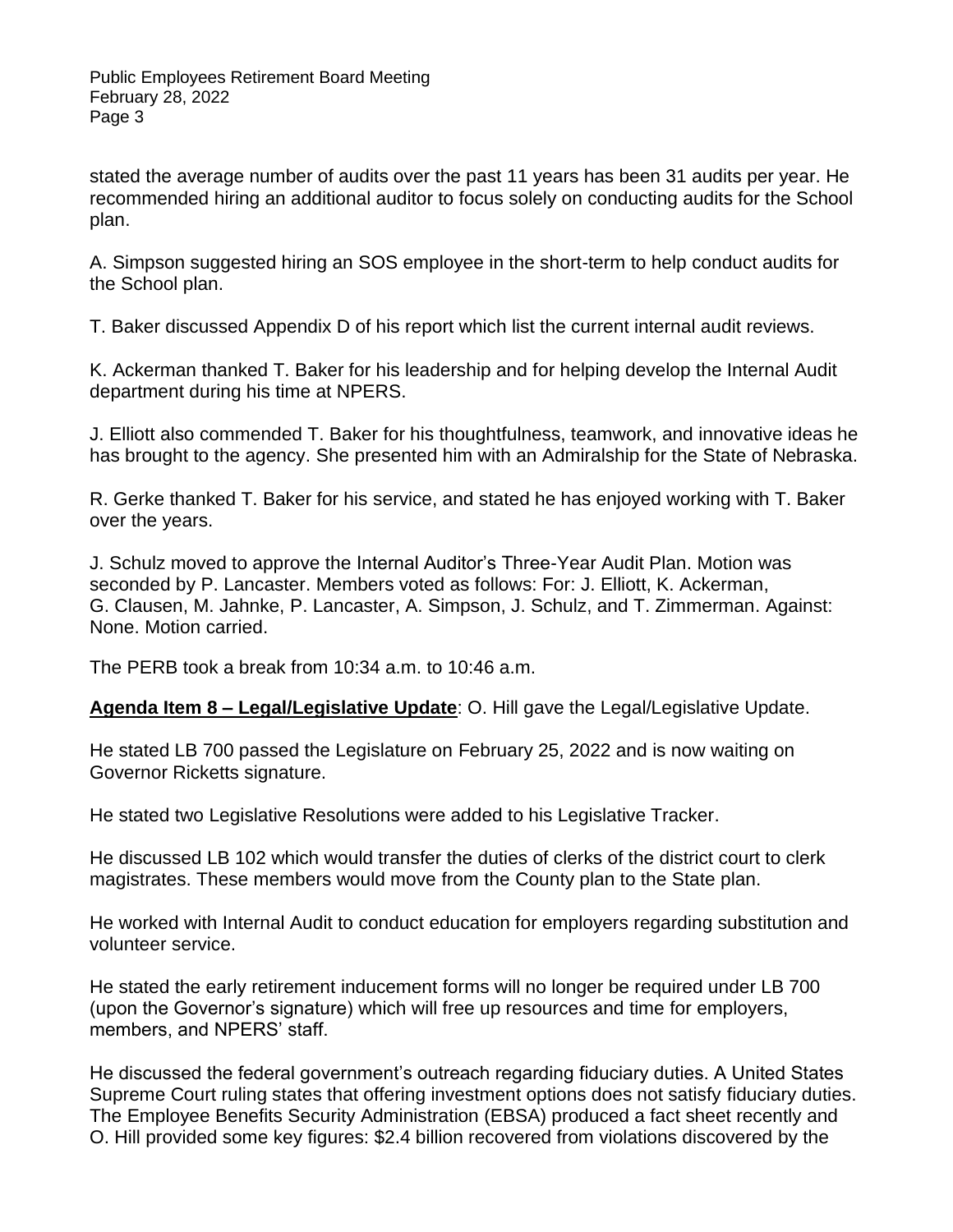EBSA, they closed 172 civil investigations with 69% of those investigations resulting in findings, and they conducted 208 criminal investigations with 72 individuals being indicted.

He will be attending his continuing legal education June 21 through 24, 2022.

T. Zimmerman moved to approve the Legal/Legislative Update. Motion was seconded by M. Jahnke. Members voted as follows: For: J. Elliott, K. Ackerman, G. Clausen, M. Jahnke, P. Lancaster, A. Simpson, J. Schulz, and T. Zimmerman. Against: None. Motion carried.

**Agenda Item 9 – Empower (formerly MassMutual) Termination Update**: R. Gerke briefly explained the administrative process of the Empower plan from NPERS perspective.

M. Walden-Newman stated he will inform Empower they will be dismissed as an investment option. He will write them a letter stating this and hopes to send it tomorrow with his and R. Gerke's signature.

M. Walden-Newman provided a brief history of the Empower plan and the transition to the state administered Deferred Compensation plan (DCP). He discussed the history of determining which agency had fiduciary responsibility of providing the investment options available to the members which ultimately rests with the Nebraska Investment Council.

He mentioned a notification will be sent to the participants of the Empower plan explaining the investment funds will be discontinued. The hope is to discontinue these funds by October 1, 2022. He also said there will be a timeframe for the participants to transfer their Empower funds into the DCP. For participants that do not elect to transfer their Empower funds, their funds will automatically map to the target date fund in the DCP based on their age.

He stated the main reason for the discontinuation of the Empower funds is due to the fees assessed to the members. The investment funds offered in the DCP have lower fees compared to those offered by Empower. He mentioned the 4% guaranteed rate investment fund offered by Empower will not be discontinued as this fund is covered under a different contract.

R. Gerke stated he has worked with Josh Ruhnke, from Ameritas, regarding communication about the discontinuation of the Empower investment funds.

J. Schulz moved to approve the Director to sign a letter with the State Investment Officer to discontinue the Empower investment funds but to continue the 4% guaranteed rate investment fund.

O. Hill confirmed the 4% guaranteed rate investment fund is under a separate contract from the other Empower investment funds.

J. Schulz withdrew his motion.

J. Schulz moved to approve the Director to sign a letter with the State Investment Officer to discontinue the Empower investment funds excluding the 4% guaranteed rate fund. Motion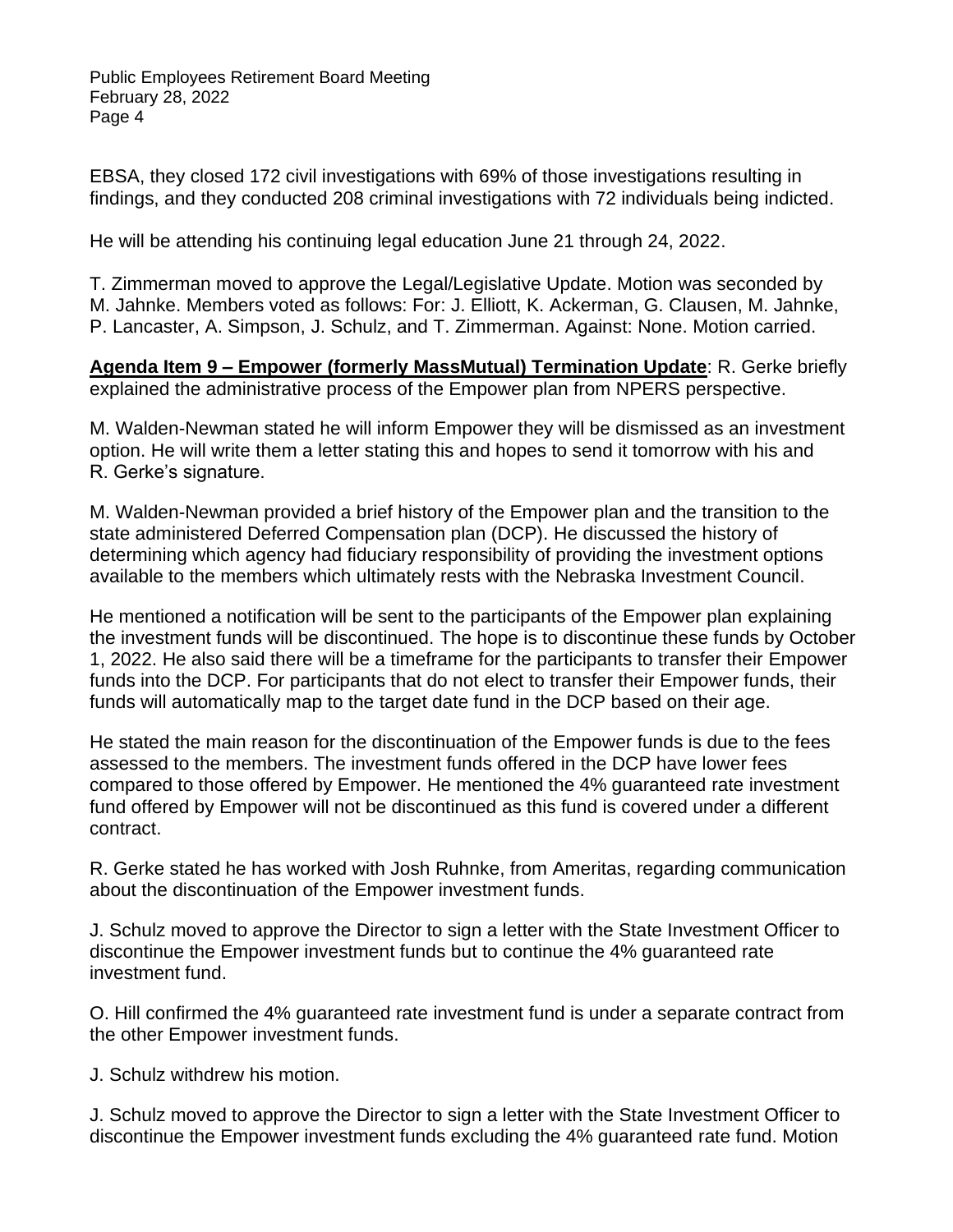was seconded by A. Simpson. Members voted as follows: For: J. Elliott, K. Ackerman, G. Clausen, M. Jahnke, P. Lancaster, A. Simpson, J. Schulz, and T. Zimmerman. Against: None. Motion carried.

O. Hill reiterated the Nebraska Investment Council does have legal authority to make this decision.

T. Zimmerman asked if there have been improvements in the Empower funds since this change was first considered back in 2018. M. Walden-Newman stated there have been some improvements in some of the funds, but the fees are not worth considering or negotiating as the DCP investment fund fees are much lower.

R. Gerke stated there are less than 400 members in the Empower plan.

J. Schulz asked for clarification if Empower would still be administering the 4% guaranteed rate fund. R. Gerke confirmed they would be.

**Agenda Item 10 – OSERS Transfer Project**: R. Gerke provided an update on the Omaha School Employees Retirement System (OSERS) Transfer Project.

He stated it has been recommended NPERS contract out a project manager for the transfer project. He said Omaha Public Schools (OPS) will be funding this portion of the project.

The first OSERS Steering Committee meeting occurred on February 14, 2022. The committee is made up of members from NPERS and OSERS.

He and J. Hardy continue to meet with Gartner weekly to discuss the transfer project and they have been discussing the requirements for the request for proposal (RFP). R. Gerke mentioned OPS will also be funding the contract for the data conversion vendor.

J. Hardy has been working on the data conversion portion of the project. A committee to work on this portion of the project is being formed.

R. Gerke stated a long-time employee with OSERS will be retiring this summer. OSERS is unsure if this position will be replaced. Currently, the plan is for NPERS to hire someone to work both at NPERS and OSERS in order to learn more about the OSERS plan.

He is still working with the Department of Administrative Services about the office spacing needs for the project.

P. Lancaster moved to approve the OSERS Transfer Project Update. Motion was seconded by T. Zimmerman. Members voted as follows: For: J. Elliott, K. Ackerman, G. Clausen, M. Jahnke, P. Lancaster, A. Simpson, J. Schulz, and T. Zimmerman. Against: None. Motion carried.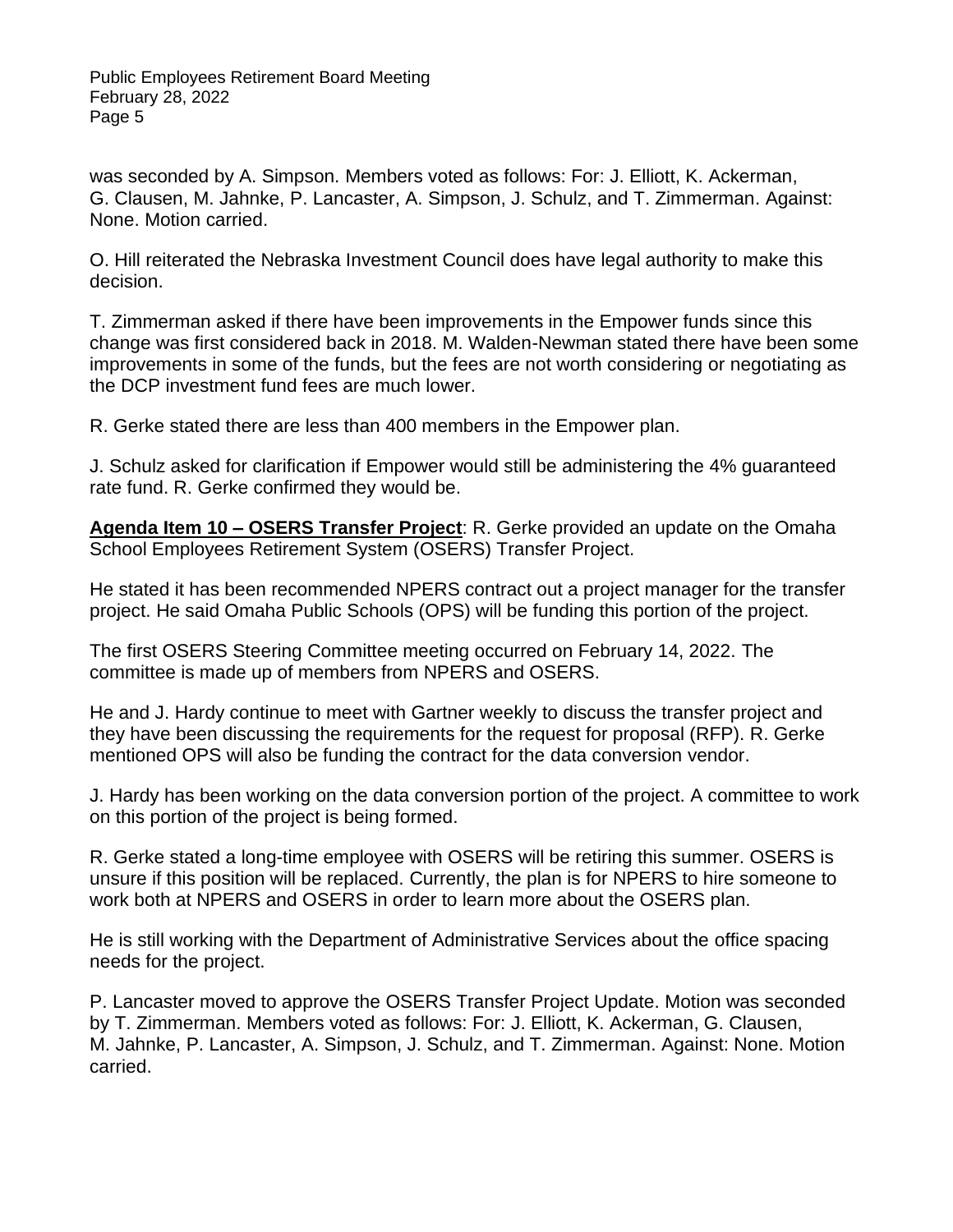# **Agenda Item 11 – Director's Report**: R. Gerke gave the Director's Report.

- He discussed the draft of the Annual Report to the Legislature.
- The School seminar season has begun and both in-person and webinars are being offered.
- The School, Judges, and State Patrol exit interview is scheduled for March 2, 2022.
- The technology assessment conducted by Provaliant is currently in draft form.
- The actuarial audit will be completed, and a presentation will be given at the March 21, 2022, Board meeting.
- Ameritas provided training to NPERS staff on the Ameritas information system on February 9, 2022, in the NPERS office. Mary Klug, a long time Ameritas employee, will be retiring April 1, 2022.
- The NPERS' website redesign is still in progress.
- Education Services has produced new videos that are available on the website and the NPERS' YouTube channel.
- There are several staff openings: two Internal Auditors, a Retirement Specialist I in Member Services, and a SOS Receptionist.

P. Lancaster moved to approve the Director's Report. Motion was seconded by K. Ackerman. Members voted as follows: For: J. Elliott, K. Ackerman, G. Clausen, M. Jahnke, P. Lancaster, A. Simpson, J. Schulz, and T. Zimmerman. Against: None. Motion carried.

**Agenda Item 12 – Board Committee Reports**: P. Lancaster provided an update on the hiring of T. Baker's replacement. On February 14, 2022, the Budget and Personnel Committee interviewed V. Hohlen for the Internal Auditor position. P. Lancaster stated V. Hohlen's attention to detail and interpersonal skills makes her a great fit for the position. P. Lancaster provided a background of V. Hohlen's work history and education.

A. Simpson mentioned during the interview that V. Hohlen's professional attitude and willingness to educate others stood out to him.

P. Lancaster moved to approve the hiring of Vanessa Hohlen as the Internal Auditor. Motion was seconded by A. Simpson. Members voted as follows: For: J. Elliott, K. Ackerman, G. Clausen, M. Jahnke, P. Lancaster, A. Simpson, J. Schulz, and T. Zimmerman. Against: None. Motion carried.

**Agenda Item 13 – Board Education/Travel Requests:** J. Elliott attended the National Council on Teacher Retirement conference regarding legislation, and she highlighted a few topics listed below.

- The Internal Revenue Service (IRS) rules and regulations have not been finalized.
- It has been challenging for retirement plans to receive a private determination letter from the IRS.
- The Employee Plans Compliance Resolution System overpayments and where these funds should be allocated.